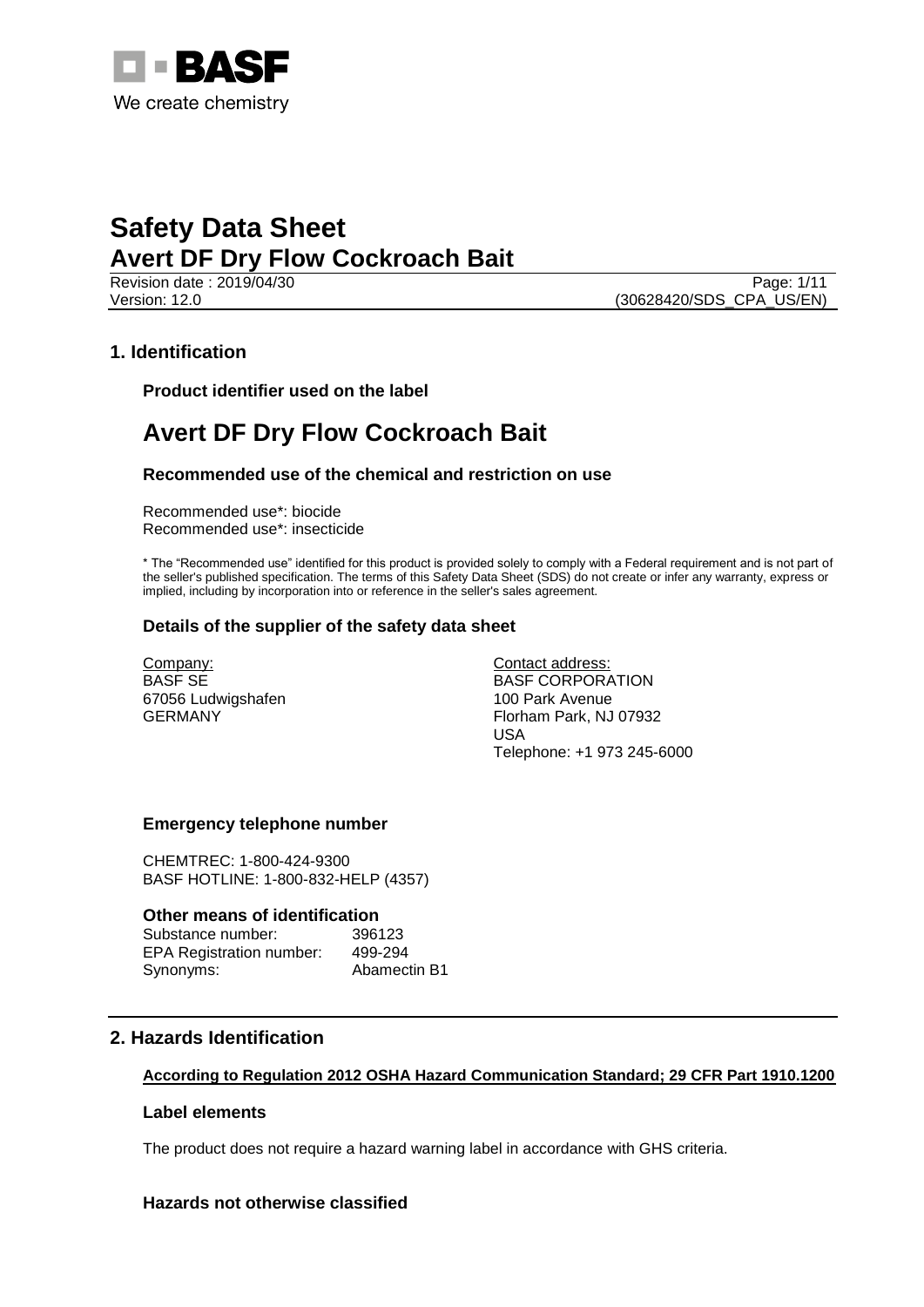Revision date : 2019/04/30 Page: 2/11<br>Version: 12.0 (30628420/SDS CPA US/EN) (30628420/SDS\_CPA\_US/EN)

Labeling of special preparations (GHS):

This product is not combustible in the form in which it is shipped by the manufacturer, but may form a combustible dust through downstream activities (e.g. grinding, pulverizing) that reduce its particle size.

# **3. Composition / Information on Ingredients**

## **According to Regulation 2012 OSHA Hazard Communication Standard; 29 CFR Part 1910.1200**

| <b>CAS Number</b> | Weight %      | <b>Chemical name</b> |
|-------------------|---------------|----------------------|
| 71751-41-2        | $0.05 \%$     | Abamectin            |
| 112945-52-5       | $1.0 - 5.0\%$ | Silica               |

# **4. First-Aid Measures**

## **Description of first aid measures**

**General advice:** Remove contaminated clothing.

#### **If inhaled:**

Keep patient calm, remove to fresh air.

#### **If on skin:**

Wash thoroughly with soap and water.

#### **If in eyes:**

Wash affected eyes for at least 15 minutes under running water with eyelids held open.

#### **If swallowed:**

Rinse mouth and then drink 200-300 ml of water.

#### **Most important symptoms and effects, both acute and delayed**

Symptoms: (Further) symptoms and / or effects are not known so far

#### **Indication of any immediate medical attention and special treatment needed**

Note to physician Treatment: Symptomatic treatment (decontamination, vital functions).

# **5. Fire-Fighting Measures**

#### **Extinguishing media**

Suitable extinguishing media: dry powder, carbon dioxide, water spray

**Special hazards arising from the substance or mixture** Hazards during fire-fighting: carbon monoxide, carbon dioxide,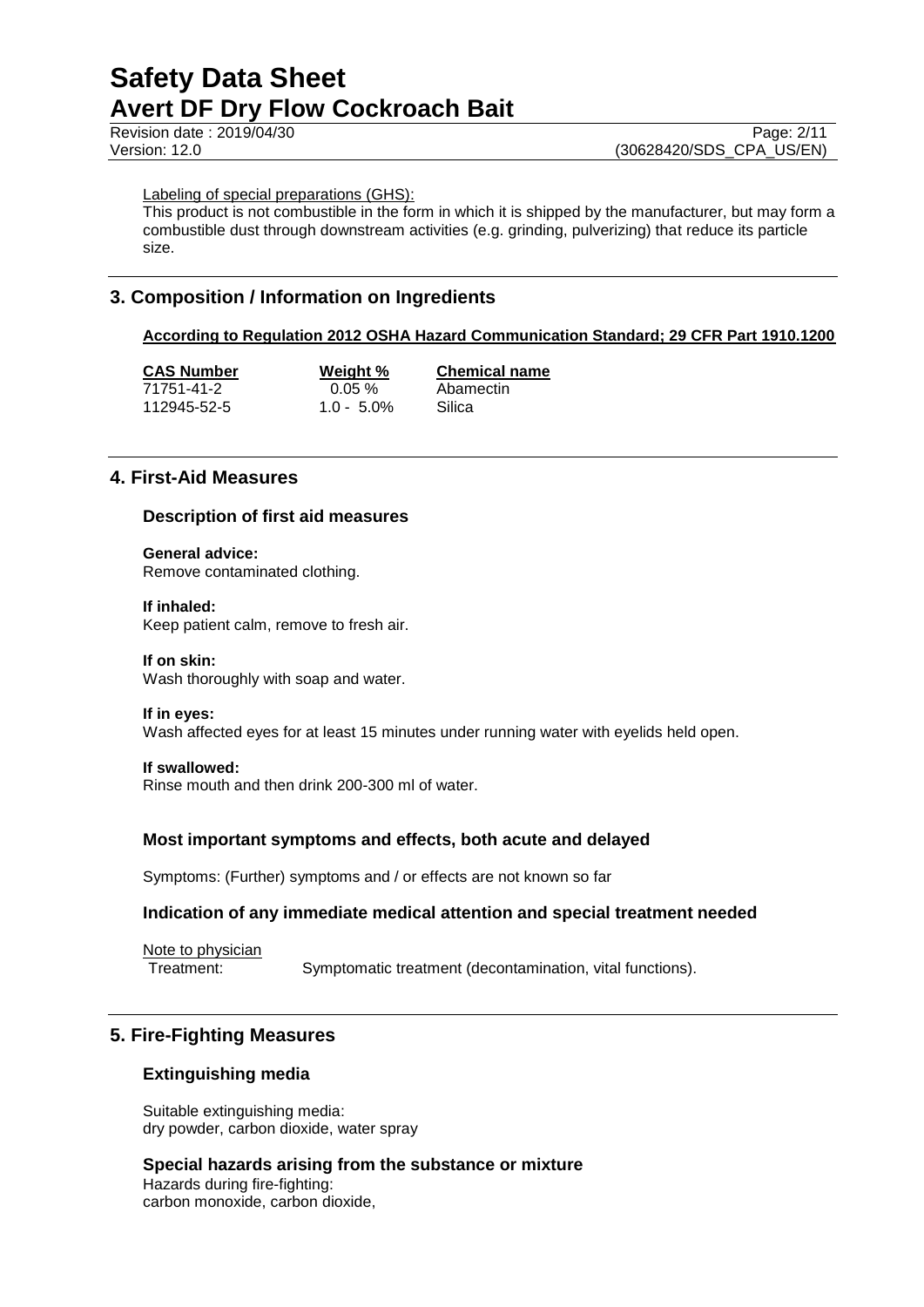Revision date : 2019/04/30 Page: 3/11<br>Version: 12.0 (30628420/SDS CPA US/EN)

(30628420/SDS\_CPA\_US/EN)

If product is heated above decomposition temperature, toxic vapours will be released. The substances/groups of substances mentioned can be released in case of fire.

# **Advice for fire-fighters**

Protective equipment for fire-fighting:

Firefighters should be equipped with self-contained breathing apparatus and turn-out gear.

## **Further information:**

Evacuate area of all unnecessary personnel. Contain contaminated water/firefighting water. Do not allow to enter drains or waterways. Dusty conditions may ignite explosively in the presence of an ignition source causing flash fire.

# **6. Accidental release measures**

## Further accidental release measures:

Avoid dispersal of dust in the air (i.e., clearing dust surfaces with compressed air). Avoid the formation and build-up of dust - danger of dust explosion. Dust in sufficient concentration can result in an explosive mixture in air. Handle to minimize dusting and eliminate open flame and other sources of ignition.

# **Personal precautions, protective equipment and emergency procedures**

Take appropriate protective measures. Clear area. Shut off source of leak only under safe conditions. Extinguish sources of ignition nearby and downwind. Ensure adequate ventilation. Wear suitable personal protective clothing and equipment.

# **Environmental precautions**

Do not discharge into the subsoil/soil. Do not discharge into drains/surface waters/groundwater. Contain contaminated water/firefighting water. A spill of or in excess of the reportable quantity requires notification to state, local and national emergency authorities. This product is not regulated by CERCLA ('Superfund').

# **Methods and material for containment and cleaning up**

Dike spillage. Sweep/shovel up. Avoid raising dust. Use wet cleaning methods when applicable. Place into suitable containers for reuse or disposal in a licensed facility. Spilled substance/product should be recovered and applied according to label rates whenever possible. If application of spilled substance/product is not possible, then spills should be contained, solidified, and placed in suitable containers for disposal. After decontamination, spill area can be washed with water. Collect wash water for approved disposal.

# **7. Handling and Storage**

# **Precautions for safe handling**

RECOMMENDATIONS ARE FOR MANUFACTURING, COMMERCIAL BLENDING, AND PACKAGING WORKERS. PESTICIDE APPLICATORS & WORKERS must refer to the Product Label and Directions for Use attached to the product. Provide good ventilation of working area (local exhaust ventilation if necessary). Keep away from sources of ignition - No smoking. Keep container tightly sealed. Protect against heat. Handle and open container with care. Do not open until ready to use. Once container is opened, content should be used as soon as possible. Provide means for controlling leaks and spills. Follow label warnings even after container is emptied. The substance/ product may be handled only by appropriately trained personnel. Avoid all direct contact with the substance/product. Avoid contact with the skin, eyes and clothing. Avoid inhalation of dusts/mists/vapours. Wear suitable personal protective clothing and equipment.

Protection against fire and explosion: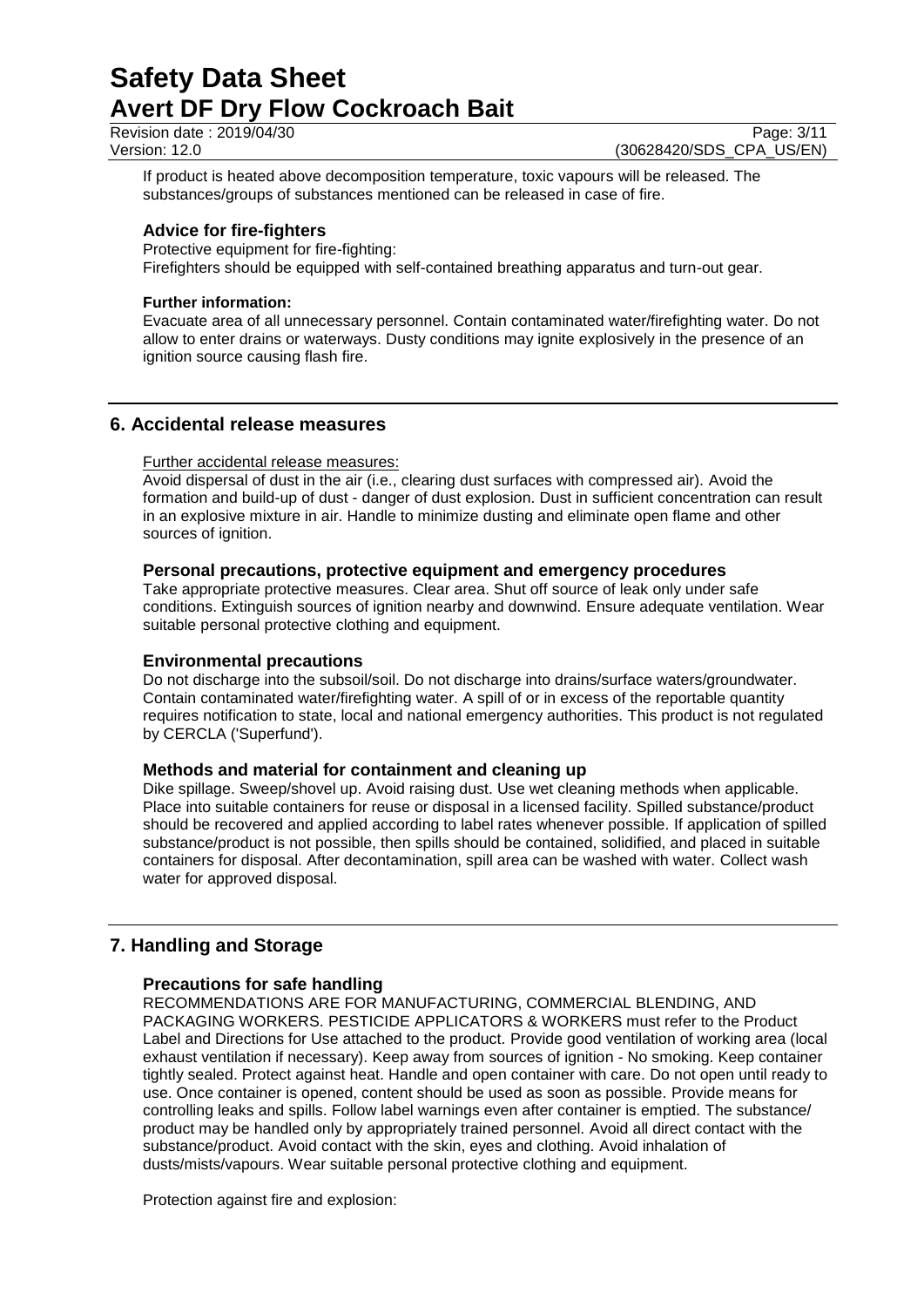Revision date : 2019/04/30 Page: 4/11<br>Version: 12.0 (30628420/SDS CPA US/EN)

(30628420/SDS\_CPA\_US/EN)

The relevant fire protection measures should be noted. Fire extinguishers should be kept handy. Avoid all sources of ignition: heat, sparks, open flame. Avoid extreme heat. Ground all transfer equipment properly to prevent electrostatic discharge. Electrostatic discharge may cause ignition. Avoid dust formation. Dust in sufficient concentration can result in an explosive mixture in air. Handle to minimize dusting and eliminate open flame and other sources of ignition. Routine housekeeping should be instituted to ensure that dusts do not accumulate on surfaces. Dry powders can build static electricity charges when subjected to the friction of transfer and mixing operations. Provide adequate precautions, such as electrical grounding and bonding, or inert atmospheres. Refer to NFPA 654, Standard for the Prevention of Fire and Dust Explosions from the Manufacturing, Processing, and Handling of Combustible Particulate Solids (2013 Edition) for safe handling.

# **Conditions for safe storage, including any incompatibilities**

Segregate from incompatible substances. Segregate from foods and animal feeds. Segregate from textiles and similar materials.

Further information on storage conditions: Keep only in the original container in a cool, dry, wellventilated place away from ignition sources, heat or flame. Protect containers from physical damage. Protect against contamination. The authority permits and storage regulations must be observed.

#### Storage stability:

May be kept indefinitely if stored properly. If an expiry date is mentioned on the packaging/label this takes priority over the statements on storage duration in this safety data sheet. Protect from temperatures above: 20 °C Changes in the properties of the product may occur if substance/product is stored above indicated temperature for extended periods of time.

# **8. Exposure Controls/Personal Protection**

**Users of a pesticidal product should refer to the product label for personal protective equipment requirements.**

#### **Components with occupational exposure limits**

| Silica | OSHA PEL | TWA value $0.8 \text{ mg/m3}$ ;<br>The exposure limit is calculated from the<br>equation, 80mg/m3)/(%SiO2), using a value of<br>100% SiO2. Lower percentages of SiO2 will yield<br>higher exposure limits.<br>TWA value 20 millions of particles per cubic foot<br>of $air$ ; |
|--------|----------|-------------------------------------------------------------------------------------------------------------------------------------------------------------------------------------------------------------------------------------------------------------------------------|
|--------|----------|-------------------------------------------------------------------------------------------------------------------------------------------------------------------------------------------------------------------------------------------------------------------------------|

#### **Advice on system design:**

Whenever possible, engineering controls should be used to minimize the need for personal protective equipment. It is recommended that all dust control equipment such as local exhaust ventilation and material transport systems involved in handling of this product contain explosion relief vents or an explosion suppression system or an oxygen deficient environment. Ensure that dusthandling systems (such as exhaust ducts, dust collectors, vessels, and processing equipment) are designed in a manner to prevent the escape of dust into the work area (i.e., there is no leakage from the equipment). Use only appropriately classified electrical equipment and powered industrial trucks.

### **Personal protective equipment**

**RECOMMENDATIONS FOR MANUFACTURING, COMMERCIAL BLENDING, AND PACKAGING WORKERS:**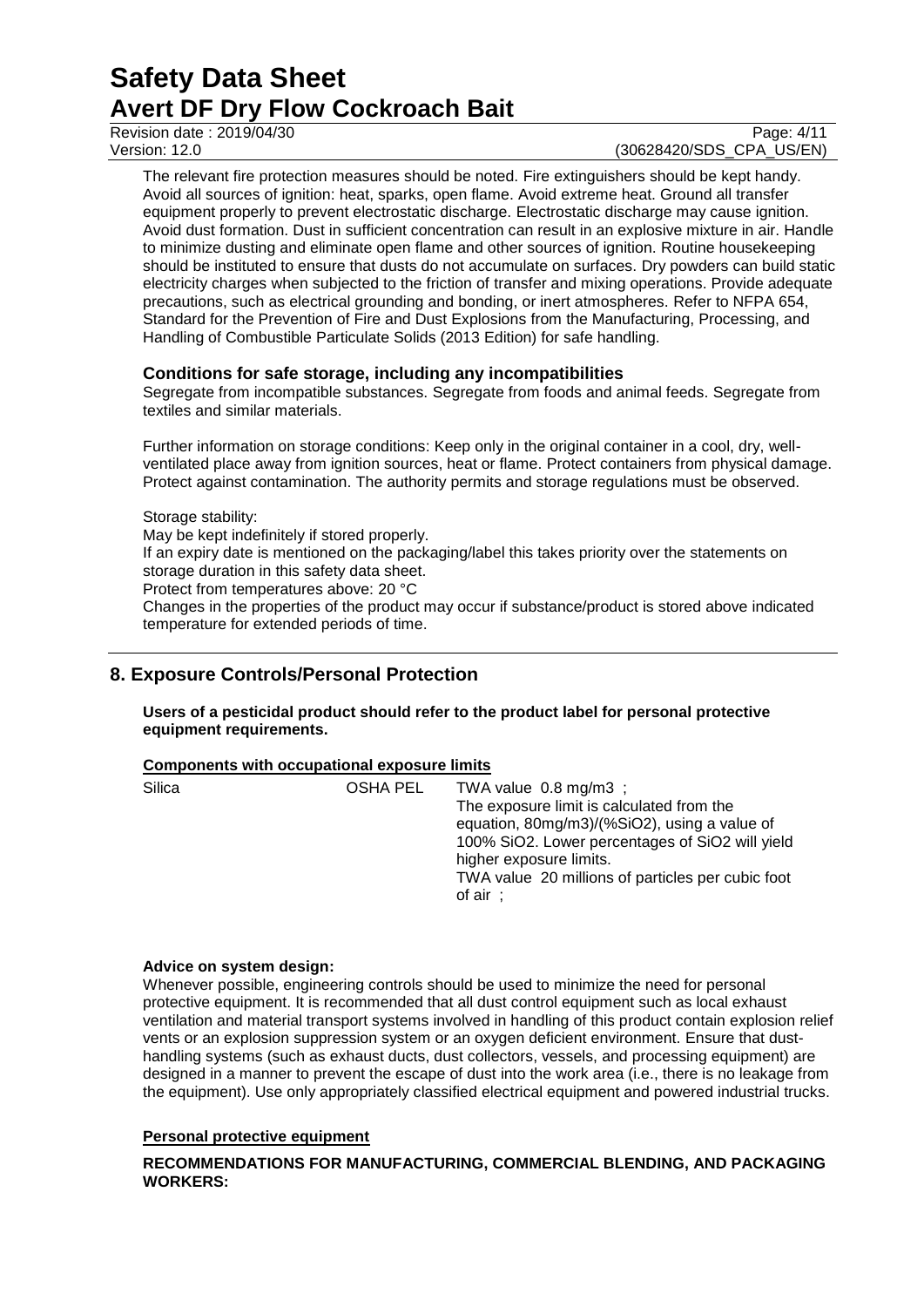Revision date : 2019/04/30 Page: 5/11<br>Version: 12.0 (30628420/SDS CPA US/EN)

#### **Respiratory protection:**

Wear respiratory protection if ventilation is inadequate. Breathing protection if breathable aerosols/dust are formed.

#### **Hand protection:**

Chemical resistant protective gloves, Protective glove selection must be based on the user's assessment of the workplace hazards.

# **Eye protection:**

Safety glasses with side-shields. Tightly fitting safety goggles (chemical goggles). Wear face shield if splashing hazard exists.

#### **Body protection:**

Body protection must be chosen depending on activity and possible exposure, e.g. head protection, apron, protective boots, chemical-protection suit.

#### **General safety and hygiene measures:**

RECOMMENDATIONS FOR MANUFACTURING, COMMERCIAL BLENDING, AND PACKAGING WORKERS Wear long sleeved work shirt and long work pants in addition to other stated personal protective equipment. Work place should be equipped with a shower and an eye wash. Handle in accordance with good industrial hygiene and safety practice. Personal protective equipment should be decontaminated prior to reuse. Gloves must be inspected regularly and prior to each use. Replace if necessary (e.g. pinhole leaks). Take off immediately all contaminated clothing. Store work clothing separately. Hands and/or face should be washed before breaks and at the end of the shift. No eating, drinking, smoking or tobacco use at the place of work. Keep away from food, drink and animal feeding stuffs.

# **9. Physical and Chemical Properties**

| Form:                  | powder                                                       |
|------------------------|--------------------------------------------------------------|
| Odour:                 | mild, of yeast                                               |
| Odour threshold:       | Not determined due to potential health hazard by inhalation. |
| Colour:                | brown                                                        |
| pH value:              | approx. $4 - 6$                                              |
|                        | $(1\%$ (m), 20 °C)                                           |
| Melting point:         | not applicable, The data refers to the                       |
|                        | carrier material.                                            |
| Boiling point:         | The product is a non-volatile solid.                         |
| Flash point:           | not applicable                                               |
| Lower explosion limit: | As a result of our experience with this                      |
|                        | product and our knowledge of its                             |
|                        | composition we do not expect any                             |
|                        | hazard as long as the product is used                        |
|                        | appropriately and in accordance with                         |
|                        | the intended use.                                            |
| Upper explosion limit: | As a result of our experience with this                      |
|                        | product and our knowledge of its                             |
|                        | composition we do not expect any                             |
|                        | hazard as long as the product is used                        |
|                        | appropriately and in accordance with                         |
|                        | the intended use.                                            |
| Bulk density:          | approx. 619 kg/m3                                            |
|                        | (23 °C)                                                      |
|                        | Apparent density after tamping                               |
| Vapour density:        | not applicable                                               |
| Self-ignition          | not determined                                               |
| temperature:           |                                                              |

(30628420/SDS\_CPA\_US/EN)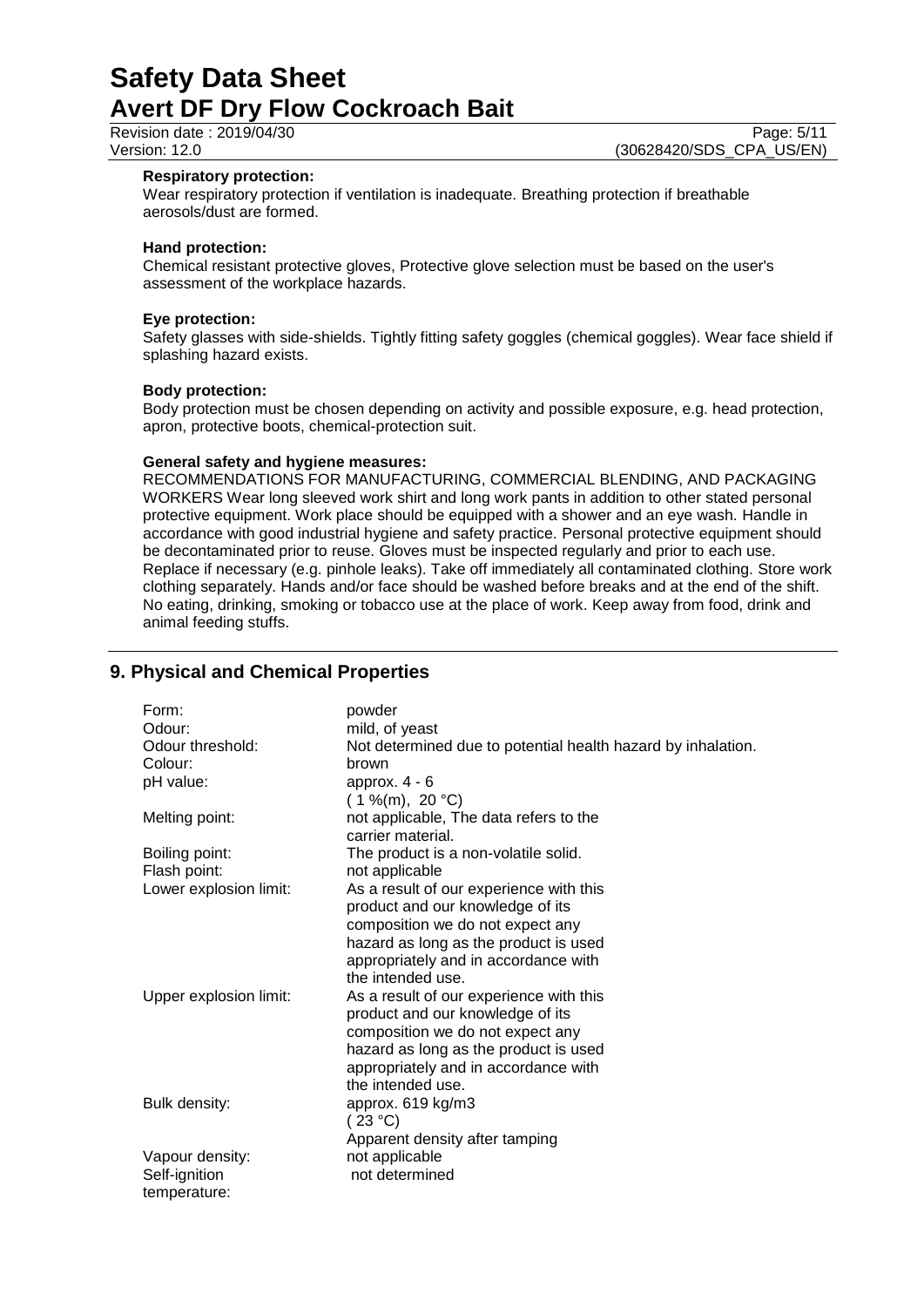| Revision date: 2019/04/30<br>Version: 12.0 | Page: 6/11<br>(30628420/SDS CPA US/EN)                                                                                                                                    |
|--------------------------------------------|---------------------------------------------------------------------------------------------------------------------------------------------------------------------------|
| Thermal decomposition:                     | carbon monoxide, carbon dioxide                                                                                                                                           |
|                                            | Stable at ambient temperature. If product is heated above<br>decomposition temperature toxic vapours may be released. To<br>avoid thermal decomposition, do not overheat. |
| Solubility in water:                       | insoluble                                                                                                                                                                 |
| Evaporation rate:                          | not applicable                                                                                                                                                            |
| Other Information:                         | If necessary, information on other physical and chemical<br>parameters is indicated in this section.                                                                      |

# **10. Stability and Reactivity**

## **Reactivity**

No hazardous reactions if stored and handled as prescribed/indicated.

Corrosion to metals: Corrosive effects to metal are not anticipated.

Oxidizing properties: Not an oxidizer.

## **Chemical stability**

The product is stable if stored and handled as prescribed/indicated.

#### **Possibility of hazardous reactions**

No hazardous reactions if stored and handled as prescribed/indicated.

#### **Conditions to avoid**

Avoid all sources of ignition: heat, sparks, open flame. Avoid prolonged storage. Avoid electro-static discharge. Avoid contamination. Avoid prolonged exposure to extreme heat. Avoid extreme temperatures. This product may form an explosive mixture if: 1. the dust is suspended in the atmosphere as a dust cloud AND 2. the concentration of the dust is above the lower explosion limit (LEL) AND 3. the limiting oxygen concentration (LOC) is exceeded.

## **Incompatible materials**

caustics

#### **Hazardous decomposition products**

Decomposition products: Hazardous decomposition products: No hazardous decomposition products if stored and handled as prescribed/indicated.

Thermal decomposition: Possible thermal decomposition products: carbon monoxide, carbon dioxide Stable at ambient temperature. If product is heated above decomposition temperature toxic vapours may be released. To avoid thermal decomposition, do not overheat.

# **11. Toxicological information**

# **Primary routes of exposure**

Routes of entry for solids and liquids are ingestion and inhalation, but may include eye or skin contact. Routes of entry for gases include inhalation and eye contact. Skin contact may be a route of entry for liquefied gases.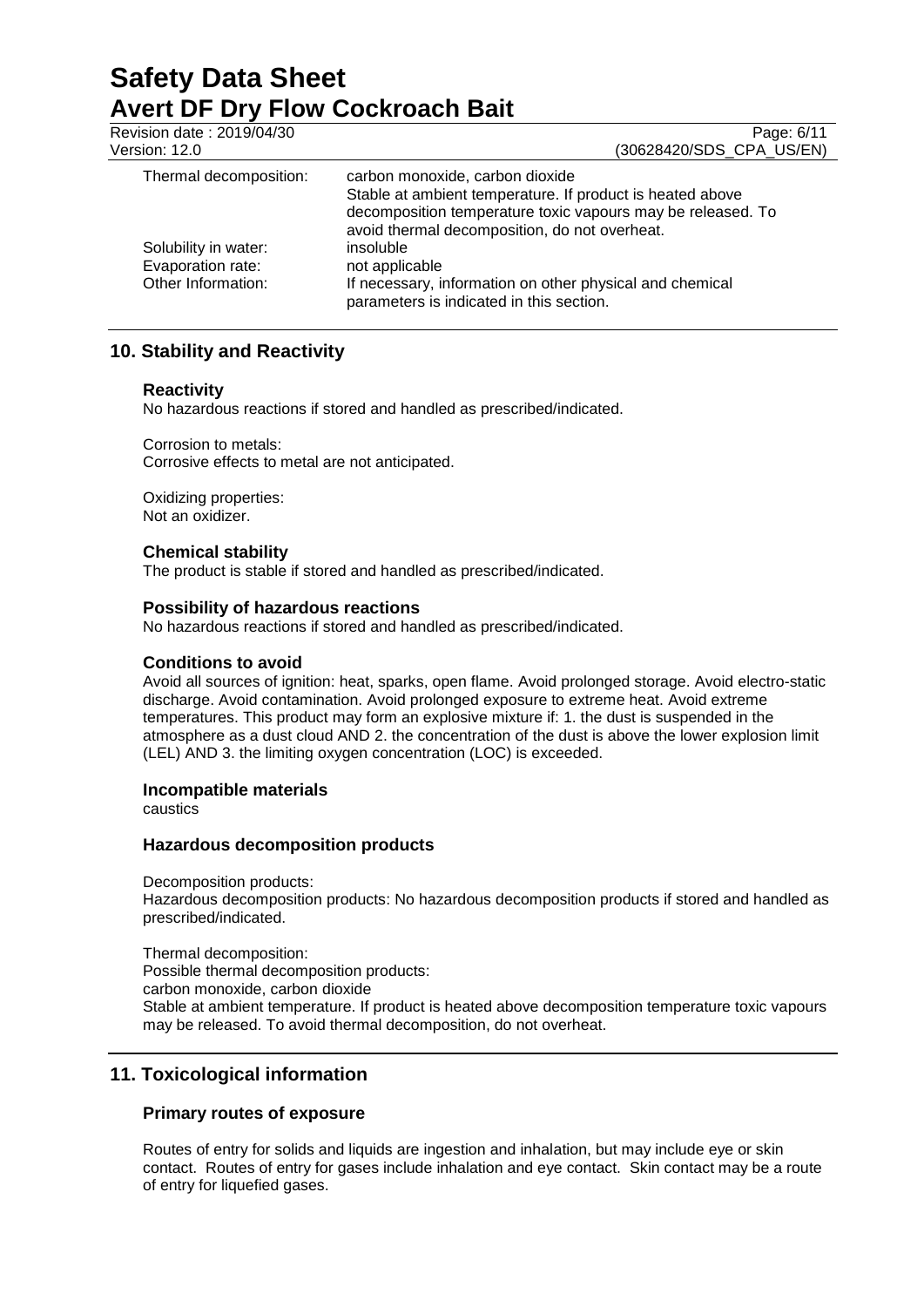Revision date : 2019/04/30 Page: 7/11<br>Version: 12.0 (30628420/SDS CPA US/EN) (30628420/SDS\_CPA\_US/EN)

# **Acute Toxicity/Effects**

Acute toxicity

Assessment of acute toxicity: Relatively nontoxic after single ingestion. Slightly toxic after short-term skin contact.

### **Oral**

Type of value: LD50 Species: rat (male/female) Value: > 5,000 mg/kg No mortality was observed.

#### Inhalation

Type of value: LC50 Species: rat Value: > 5.0 mg/l (calculated) The product has not been tested. The statement has been derived from the properties of the individual components.

Type of value: ATE Value: > 5.0000 mg/l Determined for dust

#### Dermal

Type of value: LD50 Species: rabbit (male/female) Value: > 2,000 mg/kg No mortality was observed.

Assessment other acute effects Assessment of STOT single: The available information is not sufficient for the evaluation of specific target organ toxicity.

The product has not been tested. The statement has been derived from the properties of the individual components.

#### Irritation / corrosion

Assessment of irritating effects: May cause slight but temporary irritation to the eyes. Contact may result in skin irritation.

Skin Species: rabbit Result: non-irritant Method: Primary skin irritation test

Eye Species: rabbit Result: non-irritant Method: Primary eye irritation test

#### **Sensitization**

Assessment of sensitization: The product has not been tested. The statement has been derived from the properties of the individual components. There is no evidence of a skin-sensitizing potential.

*Information on: Abamectin Guinea pig maximization test Species: guinea pig Result: Non-sensitizing.*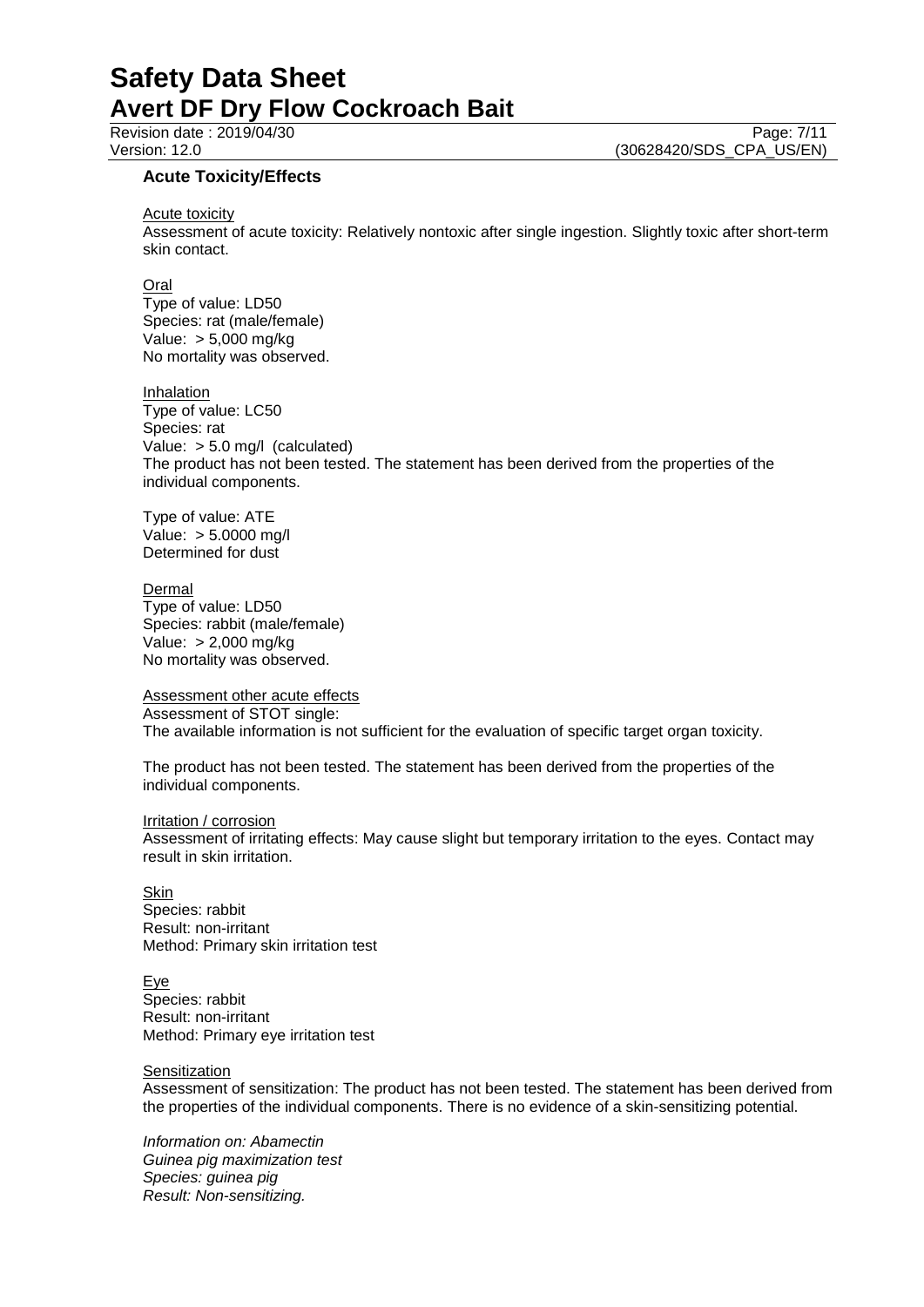*Method: OECD Guideline 406*

----------------------------------

# **Chronic Toxicity/Effects**

#### Repeated dose toxicity

Assessment of repeated dose toxicity: The product has not been tested. The statement has been derived from the properties of the individual components. A health hazard potential can essentially be excluded based on the low concentration of the component in the product.

#### *Information on: Abamectin*

*Assessment of repeated dose toxicity:* Repeated inhalation exposure to small quantities may affect certain organs.

*Repeated oral exposure to small quantities may affect certain organs.*

----------------------------------

#### **Genetic toxicity**

Assessment of mutagenicity: The product has not been tested. The statement has been derived from the properties of the individual components. Mutagenicity tests revealed no genotoxic potential.

#### **Carcinogenicity**

Assessment of carcinogenicity: The product has not been tested. The statement has been derived from the properties of the individual components. The results of various animal studies gave no indication of a carcinogenic effect.

#### Reproductive toxicity

Assessment of reproduction toxicity: The product has not been tested. The statement has been derived from the properties of the individual components. The results of animal studies gave no indication of a fertility impairing effect.

#### **Teratogenicity**

Assessment of teratogenicity: The product has not been tested. The statement has been derived from the properties of the individual components. A health hazard potential can essentially be excluded based on the low concentration of the component in the product.

*Information on: Abamectin Assessment of teratogenicity: Indications of possible developmental toxicity/teratogenicity were seen in animal studies. Causes developmental effects in animals at high, maternally toxic doses.*

----------------------------------

### **Symptoms of Exposure**

(Further) symptoms and / or effects are not known so far

# **12. Ecological Information**

#### **Toxicity**

Aquatic toxicity Assessment of aquatic toxicity: Very toxic (acute effect) to fish. Very toxic (acute effect) to aquatic invertebrates. Acutely toxic for aquatic plants.

Toxicity to fish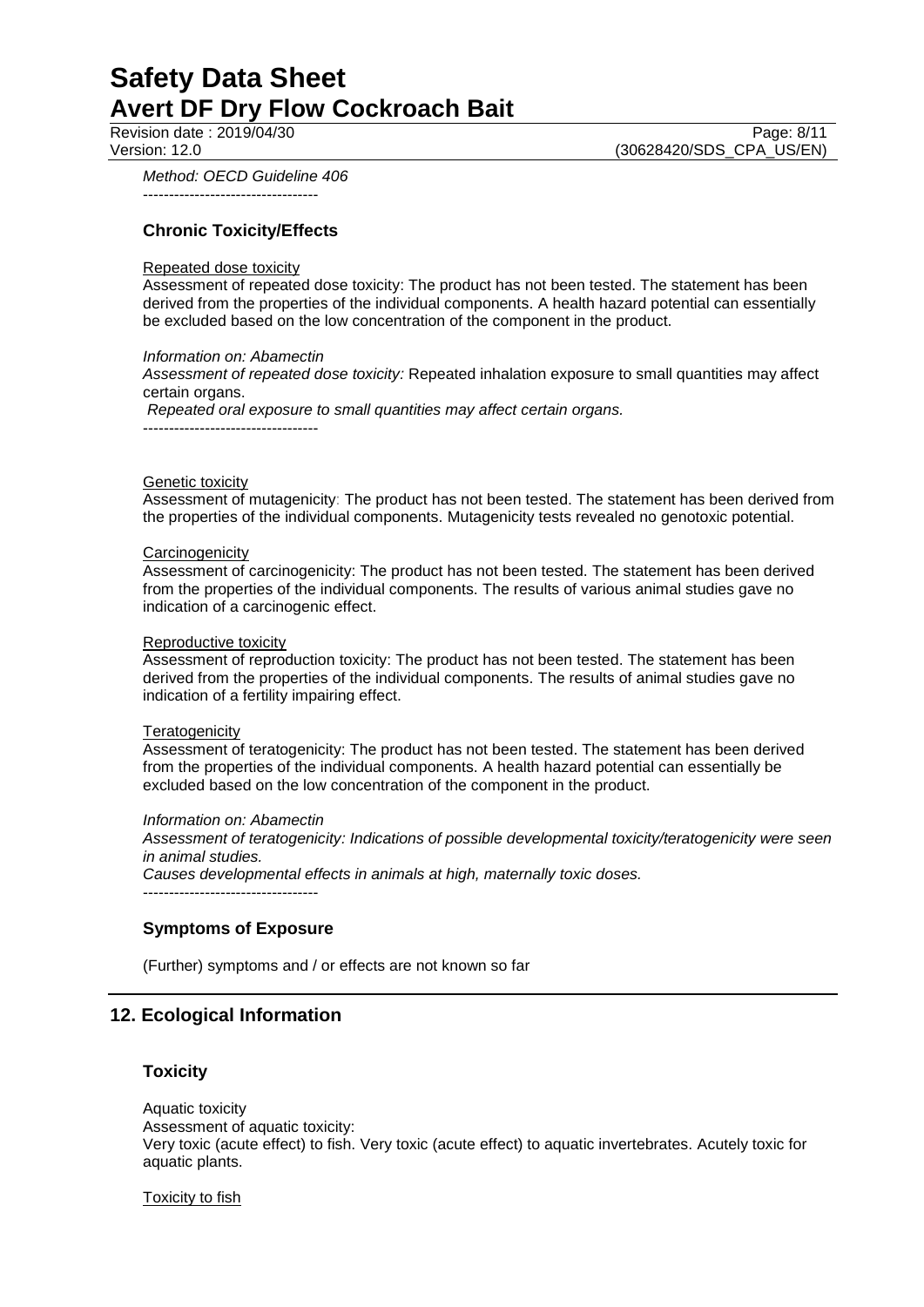Revision date : 2019/04/30 Page: 9/11<br>Version: 12.0 (30628420/SDS CPA US/EN)

(30628420/SDS\_CPA\_US/EN)

*Information on: Abamectin LC50 (96 h) 0.0036 mg/l, Oncorhynchus mykiss*  $-$ 

### Aquatic invertebrates

*Information on: Abamectin EC50 (48 h) 0.00034 mg/l, Daphnia magna* ----------------------------------

## Aquatic plants

*Information on: Abamectin EC50 (72 h) > 0.00159 mg/l, Pseudokirchneriella subcapitata* ----------------------------------

# **Persistence and degradability**

Assessment biodegradation and elimination (H2O) The product has not been tested. The statement has been derived from the properties of the individual components.

# **Bioaccumulative potential**

Assessment bioaccumulation potential The product has not been tested. The statement has been derived from the properties of the individual components.

#### Assessment bioaccumulation potential

*Information on: Abamectin*

*Accumulation in organisms is not to be expected.* ----------------------------------

# **Mobility in soil**

Assessment transport between environmental compartments The product has not been tested. The statement has been derived from the properties of the individual components.

*Information on: Abamectin*

*Following exposure to soil, adsorption to solid soil particles is probable, therefore contamination of groundwater is not expected.*

----------------------------------

# **13. Disposal considerations**

# **Waste disposal of substance:**

Pesticide wastes are regulated. If pesticide wastes cannot be disposed of according to label instructions, contact the State Pesticide or Environmental Control Agency or the Hazardous Waste representative at the nearest EPA Regional Office for guidance.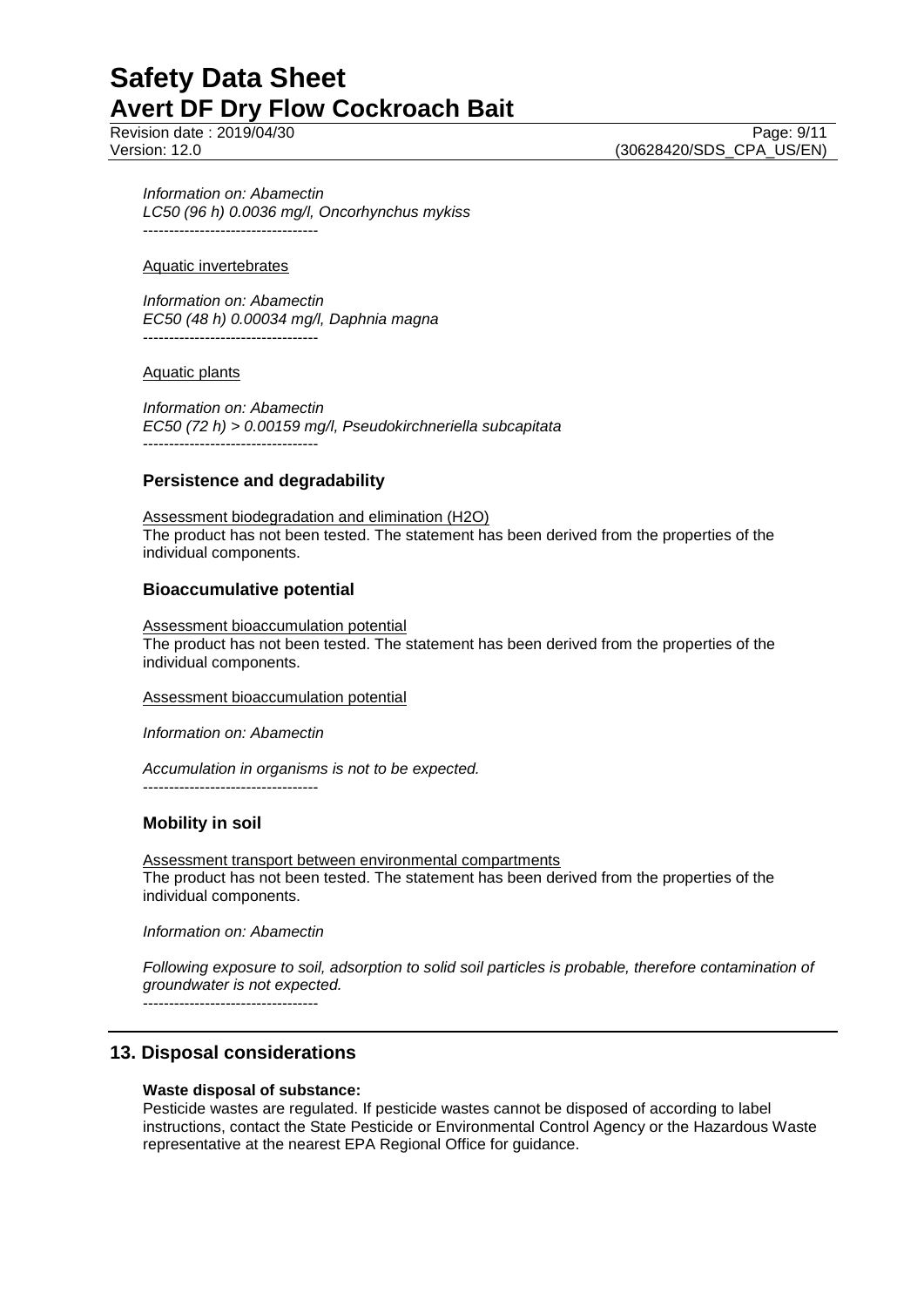### **Container disposal:**

Rinse thoroughly at least three times (triple rinse) in accordance with EPA recommendations. Consult state or local disposal authorities for approved alternative procedures such as container recycling. Recommend crushing, puncturing or other means to prevent unauthorized use of used containers.

# **14. Transport Information**

**Land transport**

USDOT

Not classified as a dangerous good under transport regulations

| Sea transport<br><b>IMDG</b>                                                                                 |                                                                                                                                 |
|--------------------------------------------------------------------------------------------------------------|---------------------------------------------------------------------------------------------------------------------------------|
| Hazard class:<br>Packing group:<br>ID number:<br>Hazard label:<br>Marine pollutant:<br>Proper shipping name: | 9<br>Ш<br><b>UN 3077</b><br>9, EHSM<br><b>YES</b><br>ENVIRONMENTALLY HAZARDOUS SUBSTANCE, SOLID, N.O.S.<br>(contains ABAMECTIN) |
| Air transport<br>IATA/ICAO                                                                                   |                                                                                                                                 |
| Hazard class:<br>Packing group:<br>ID number:<br>Hazard label:<br>Proper shipping name:                      | 9<br>Ш<br><b>UN 3077</b><br>9, EHSM<br>ENVIRONMENTALLY HAZARDOUS SUBSTANCE, SOLID, N.O.S.<br>(contains ABAMECTIN)               |

# **Further information**

The following provisions may apply for product in packages containing a net quantity of 5 kg or less ADR, RID, ADN: Special Provision 375; IMDG: 2.10.2.7; IATA: A197; TDG: Special Provision 99(2); 49CFR: §171.4 (c) (2).

# **15. Regulatory Information**

# **Federal Regulations**

**Registration status:**

Crop Protection TSCA, US released / exempt

Chemical TSCA, US blocked / not listed

**EPCRA 311/312 (Hazard categories):** Refer to SDS section 2 for GHS hazard classes applicable for this product.

Revision date : 2019/04/30 Page: 10/11<br>Version: 12.0 (30628420/SDS CPA US/EN) (30628420/SDS\_CPA\_US/EN)